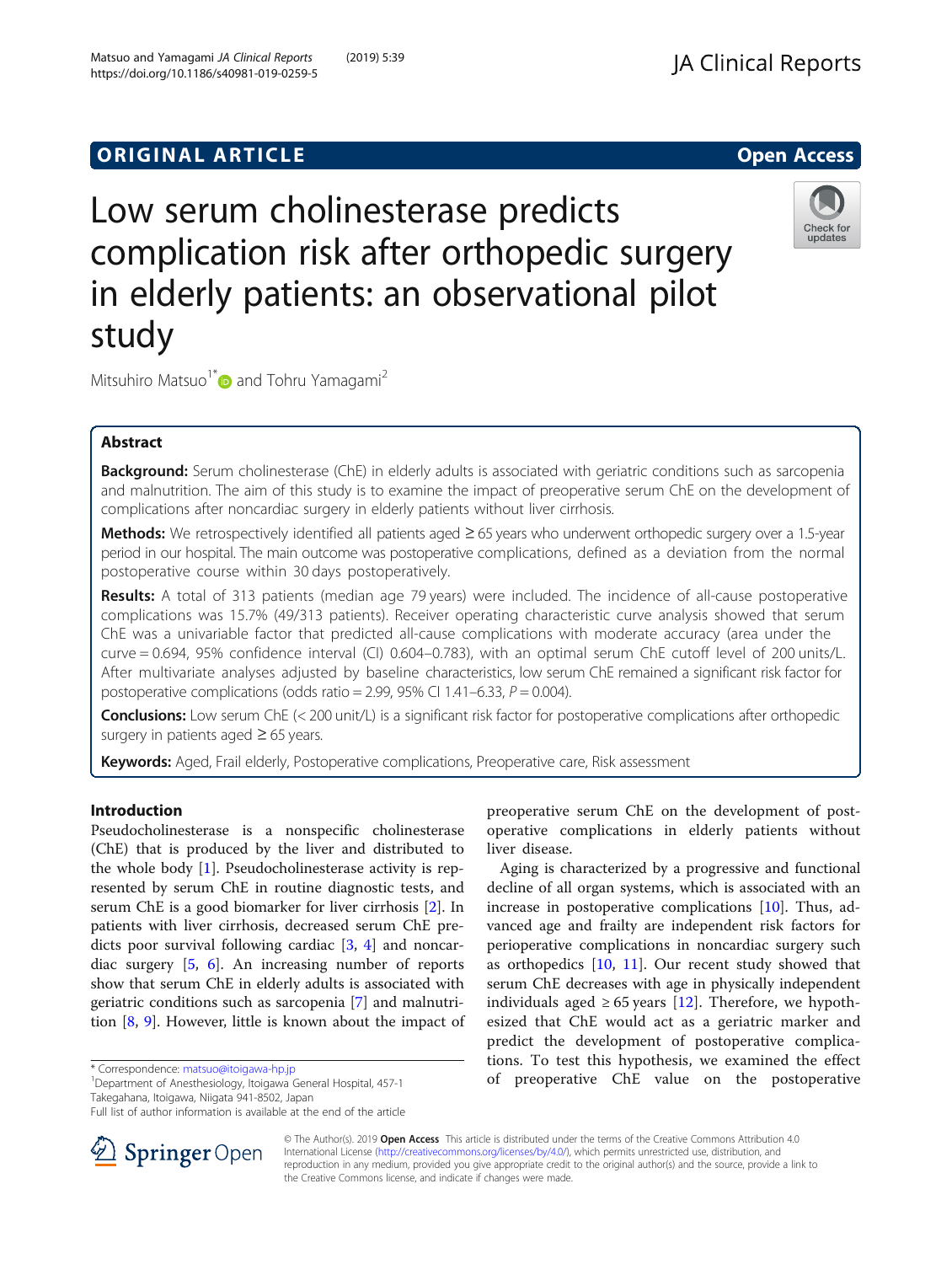complication rate in patients aged  $\geq 65$  years who underwent orthopedic surgery.

#### Methods

## Study design

This retrospective cohort study was approved by the ethics committee of Itoigawa General Hospital (#2018– 18, 14 November 2018) and was conducted in accordance with the principles of the Declaration of Helsinki. We included all patients aged  $\geq 65$  years who underwent orthopedic surgery in our hospital from April 2017 to September 2018. Patients who underwent repeat surgery within 2 months were excluded. ChE activity was determined using p-hydroxybenzoic acid as a substrate with a TBA-c16000 system (Canon Medical System Corp., Otawara, Japan). Serum ChE was routinely evaluated before orthopedic surgery in our hospital. The estimated glomerular filtration rate in milliliters per minute per  $1.73 \text{ m}^2$  was calculated from the creatinine concentration using the Japanese equation  $[13]$  $[13]$  $[13]$ . Anemia was defined as hemoglobin of < 10 g/dL. Patients with hypertension, dyslipidemia, and diabetes mellitus requiring medication were included. Patients diagnosed with liver cirrhosis or with a history of hepatocellular carcinoma were defined as having liver failure. End-stage renal disease was defined as an estimated glomerular filtration rate of  $<$  15  $mL/min/1.73 m<sup>2</sup>$  or the need for dialysis. The main outcome was postoperative complications, defined as a deviation from the normal postoperative course, such as the use of unscheduled antibiotics or a condition requiring specialist investigation within 30 days postoperatively. Major complications were defined as life-threatening diseases.

#### Statistical analysis

Data are shown as median [interquartile range]. The optimal cutoff level of ChE was determined by calculating the odds ratio (OR) for every 10 units/L in univariate analysis. Statistical comparisons were performed using the Mann-Whitney test and Fisher's exact test. A P value of < 0.05 was considered statistically significant. Logistic regression analysis was used to adjust all baseline characteristics that yielded  $P$  values of < 0.05. All statistical analyses were performed using EZR software [[14](#page-3-0)].

### Results

In total, 348 orthopedic surgeries were performed in patients aged  $\geq 65$  years in our institute over a 1.5-year period. Preoperative serum ChE was not evaluated in 24 patients, and 11 patients were excluded because of reoperation or debridement related to prior surgery. Thus, the remaining 313 patients were included, and the characteristics are summarized in Table [1](#page-2-0). All patients were Japanese (median age 79 [72–86] years). No malignant

tumor removal was performed during the study period. Although seven patients had liver failure, none had severe cirrhosis classified as Child-Pugh class C. Preoperative ChE in all patients was 267 [221–325] unit/L.

All-cause complications within 30 days postoperatively developed in 49 of 313 patients (15.7%; Tables [1,](#page-2-0) [2\)](#page-2-0). The preoperative serum ChE in patients with all-cause complications was significantly lower than that in patients without any complications (222 [178–274] unit/L vs 272 [234–329] unit/L;  $P < 0.001$ ). Two patients (0.6%) died within 30 days postoperatively; they were 80- and 84 year-old women with acute myocardial infarction and preoperative ChE values of 265 and 260 unit/L, respectively. The preoperative serum ChE in patients with major complications was significantly lower than that in patients without major complications (207 [136–260] unit/L vs 267 [223-327] unit/L;  $P = 0.008$ ).

Receiver operating characteristic curve analysis showed that serum ChE predicted all-cause complications as a univariable factor with moderate accuracy (area under the curve  $= 0.694$ , 95% confidence interval [CI] 0.604–0.783). The optimal cutoff level of serum ChE was calculated as 200 units/L with a sensitivity of 41.2% and specificity of 86.3%, and the OR was 5.33 (95% CI 2.74-10.4, P < 0.001; Table [3](#page-3-0)). Significant baseline characteristics in Table [1](#page-2-0) were used in the logistic regression analysis; age, body mass index, American Society of Anesthesiologists (ASA) class  $\geq 3$ , a history of heart disease, operative indication, and perioperative blood transfusion. After adjustment, low serum ChE remained a significant risk factor for postoperative complications with the OR of 2.99 (95% CI 1.41-6.33,  $P =$ 0.004; Table [3\)](#page-3-0).

#### **Discussion**

In the present study, we examined the association between preoperative serum ChE and the development of postoperative complications in orthopedic patients aged  $\geq 65$  years. After adjustment for possible confounding factors, low serum ChE was a significant risk factor for the occurrence of complications within 30 days postoperatively. These data suggest that consideration of the preoperative serum ChE will enable anesthesiologists and surgeons to improve risk stratification for elderly orthopedic patients.

Serum ChE activity itself is not likely to have a direct effect on the occurrence of postoperative complications. Increasing evidence shows that serum ChE in elderly adult patients is an adverse prognostic factor in conditions other than liver disease, such as bladder cancer [[15\]](#page-3-0), coronary artery disease [[16](#page-4-0), [17](#page-4-0)], heart failure [\[18](#page-4-0)], peripheral artery disease [\[19](#page-4-0)], and systemic inflammatory response syndrome [[20](#page-4-0)]. In the present study, multivariate analyses showed that the influence of low serum ChE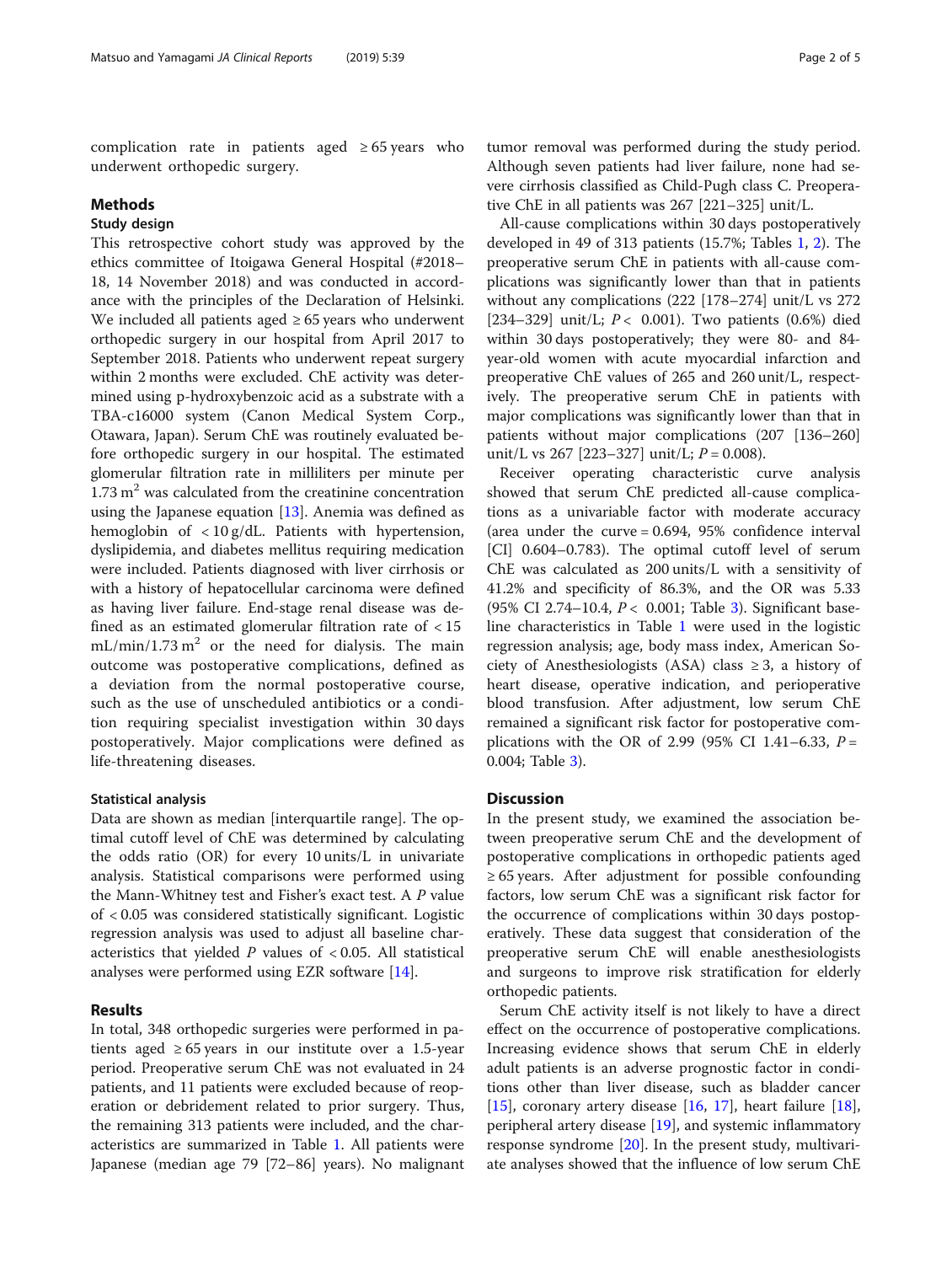<span id="page-2-0"></span>

| Table 1 Characteristics of orthopedic surgery patients in this study |  |  |
|----------------------------------------------------------------------|--|--|
|                                                                      |  |  |

|                                 |       | Postoperative<br>complications |     |         |
|---------------------------------|-------|--------------------------------|-----|---------|
|                                 | Total | Yes                            | No  | P value |
| Number                          | 313   | 49                             | 264 |         |
| Age, years                      |       |                                |     |         |
| 65-74 years                     | 95    | 9                              | 86  |         |
| 75-89 years                     | 171   | 26                             | 145 | 0.011   |
| $\geq 90$ years                 | 47    | 14                             | 33  |         |
| Gender, female                  | 221   | 29                             | 192 | 0.062   |
| BMI, kg/m <sup>2</sup>          |       |                                |     |         |
| 18.5-24.9 kg/m <sup>2</sup>     | 206   | 33                             | 173 |         |
| $<$ 18.5 kg/m <sup>2</sup>      | 39    | 12                             | 27  | 0.004   |
| $> 25.0$ kg/m <sup>2</sup>      | 67    | 4                              | 63  |         |
| Comorbidities                   |       |                                |     |         |
| Anemia                          | 37    | 10                             | 27  | 0.054   |
| Hypertension                    | 163   | 23                             | 140 | 0.44    |
| Dyslipidemia                    | 88    | 9                              | 79  | 0.12    |
| Diabetes mellitus               | 48    | 7                              | 41  | 1       |
| ASA class $\geq$ 3              | 104   | 27                             | 77  | < 0.001 |
| Glucocorticoids use             | 10    | 2                              | 8   | 0.66    |
| Organ impairment                |       |                                |     |         |
| COPD requiring medication       | 1     | 0                              | 1   | 1       |
| History of HF or IHD            | 25    | 8                              | 17  | 0.038   |
| Liver failure                   | 7     | 1                              | 6   | 1       |
| <b>ESRD</b>                     | 9     | 1                              | 8   | 1       |
| Operative indication            |       |                                |     |         |
| Upper limb fracture             | 73    | 2                              | 71  | 0.002   |
| Lower limb fracture             | 137   | 31                             | 106 |         |
| Spinal/pelvic fracture          | 8     | 1                              | 7   |         |
| Osteoarthritis                  | 28    | 3                              | 25  |         |
| Spinal surgery                  | 28    | 6                              | 22  |         |
| Others                          | 39    | 6                              | 33  |         |
| Surgical procedure              |       |                                |     |         |
| Operative time $\geq 2$ h       | 58    | 9                              | 49  | 1       |
| Bleeding volume $\geq$ 500 mL   | 13    | 3                              | 10  | 0.44    |
| Emergency                       | 20    | 3                              | 17  | 1       |
| Anesthetic procedure            |       |                                |     |         |
| Spinal                          | 15    | 3                              | 12  | 0.71    |
| General                         | 298   | 46                             | 252 |         |
| Postoperative analgesia         |       |                                |     |         |
| Parenteral analgesics as needed | 103   | 20                             | 83  | 0.17    |
| Peripheral nerve blocks         | 151   | 18                             | 133 |         |
| PCA                             | 47    | 11                             | 36  |         |
| PCA combined with nerve blocks  | 5     | 0                              | 5   |         |
|                                 |       |                                |     |         |

|             | Table 1 Characteristics of orthopedic surgery patients in this study |  |  |  |
|-------------|----------------------------------------------------------------------|--|--|--|
| (Continued) |                                                                      |  |  |  |

|                                 |       |     | Postoperative<br>complications |         |  |
|---------------------------------|-------|-----|--------------------------------|---------|--|
|                                 | Total | Yes | Nο                             | P value |  |
| Epidural analgesia              |       |     |                                |         |  |
| Perioperative blood transfusion | 68    | 19  | 49                             | 0.004   |  |

Statistical comparisons were performed using the Fisher's exact test. ASA American Society of Anesthesiologists, COPD chronic obstructive pulmonary disease, DM diabetes mellitus, eGFR estimated glomerular filtration rate, ESRD end-stage renal disease, HF heart failure, HTN hypertension, IHD ischemic heart disease, PCA patient-controlled analgesia

on postoperative complications did not depend on liver function (Table [3\)](#page-3-0). Serum ChE is associated with frailty conditions, such as sarcopenia [\[7](#page-3-0)], malnutrition [[8,](#page-3-0) [9](#page-3-0)], and body weight loss [[21](#page-4-0)]. The present findings further support the use of ChE as a comprehensive geriatric marker. Additionally, sarcopenia [\[22](#page-4-0)] and malnutrition [[23,](#page-4-0) [24](#page-4-0)] are related to the development of postoperative complications. As low serum ChE is useful as a surrogate marker of geriatric frailty, low serum ChE may be a useful predictor of complications following procedures other than orthopedic surgery in elderly adult patients.

In the present study, the cutoff value of serum ChE was obtained with an optimal OR in univariate analysis. The cutoff level for ChE of 200 units/L was the same as that reported in a previous study that showed that decreased ChE predicts postoperative survival in lung cancer patients with liver cirrhosis [\[5](#page-3-0)]. In the present study, the cutoff level for serum ChE of 200 units/L provided a high specificity (86.3%) but low sensitivity (41.2%) in predicting postoperative complications. In fact, the average serum ChE was  $204 \pm 80$  units/L in patients with

Table 2 Complications within 30 days after orthopedic surgery

|                                                                           | $n = 49$       |
|---------------------------------------------------------------------------|----------------|
| Major complications, $n = 11$                                             |                |
| Heart failure                                                             | 4              |
| Myocardial infarction                                                     | 3              |
| Cerebral infarction                                                       | $\mathfrak{D}$ |
| Pulmonary embolism                                                        | $\mathcal{P}$  |
| Minor complications, $n = 38$                                             |                |
| Urinary tract infection                                                   | 9              |
| Pneumonia                                                                 | 4              |
| Surgical site infection                                                   | 3              |
| Calcium pyrophosphate deposition disease                                  | 3              |
| Deep vein thrombosis in the lower leg                                     | $\mathcal{P}$  |
| Sick sinus syndrome                                                       | $\mathfrak{D}$ |
| Cellulitis                                                                | $\mathfrak{D}$ |
| Others (acute kidney injury, bleeding peptic ulcer,<br>cholangitis, etc.) | 13             |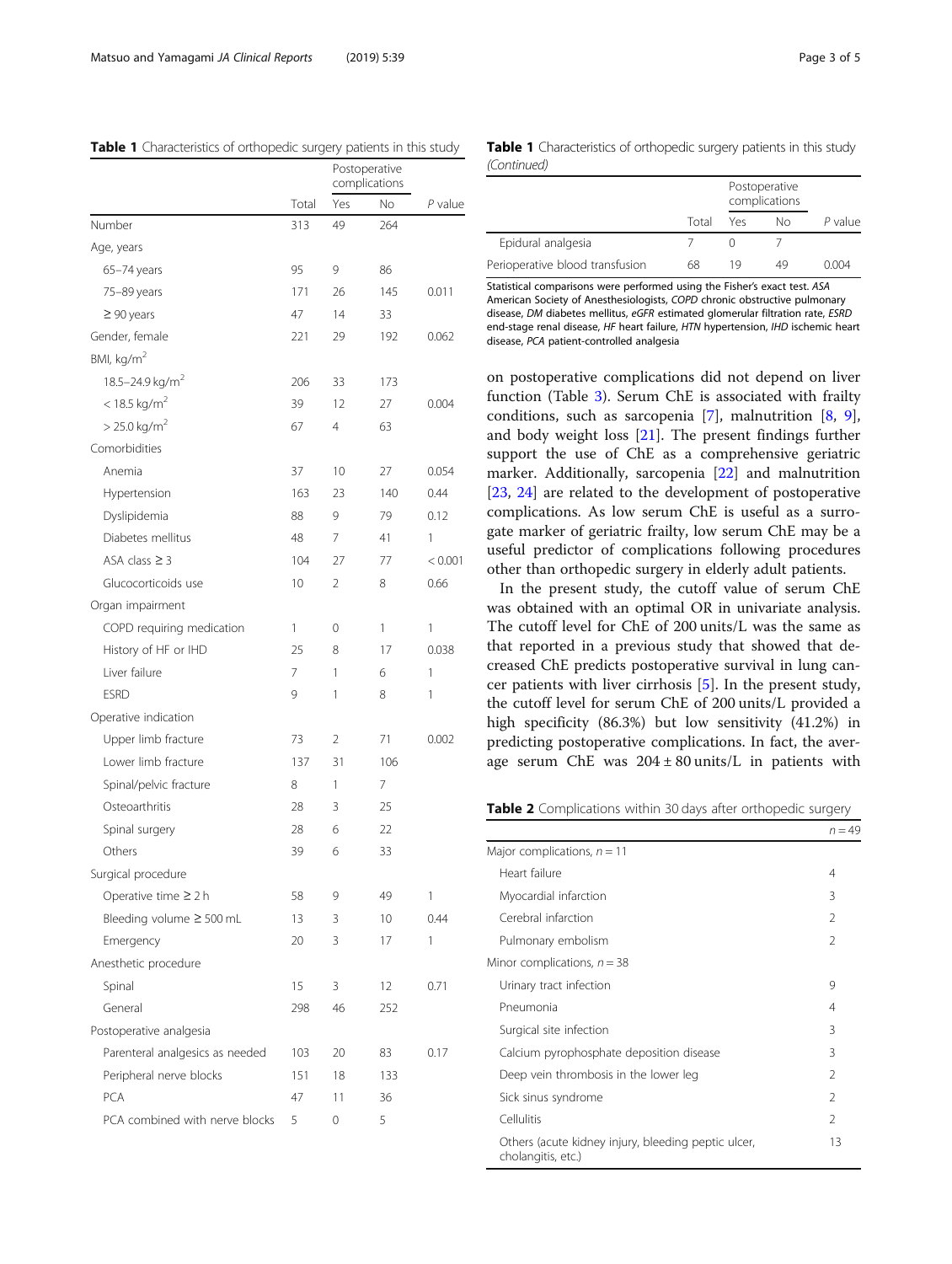<span id="page-3-0"></span>Table 3 Impact of low cholinesterase on predicting the development of complications after orthopedic surgery

|                              | Unadjusted          |         | Adjusted            |           |  |
|------------------------------|---------------------|---------|---------------------|-----------|--|
|                              | OR (95% CI)         | P value | OR (95% CI)         | $P$ value |  |
| Serum ChE,<br>$<$ 200 unit/L | $5.33(2.74 - 10.4)$ | < 0.001 | $2.99(1.41 - 6.33)$ | 0.004     |  |

Logistic regression analysis was used to adjust age, body mass index, American Society of Anesthesiologists class  $\geq$  3, history of heart failure or ischemic heart disease, operative indication, and perioperative blood transfusion. ChE cholinesterase, OR odds ratio

major complications, and the two dead patients had serum ChE levels of  $\geq 200$  units/L. Thus, low serum ChE may be a useful marker with which to identify, but not exclude, high-risk patients prior to surgery.

A major limitation of the present study is that no nutritional assessment was performed, although a few patients had severe organ failure that may have caused malnutrition. Moreover, perioperative cognitive function was not assessed  $[25]$  $[25]$ , as it was difficult to define these diagnoses in this historical medical record review. ChE value is also affected by sarcopenia [7]. However, it was impossible to perform preoperative sarcopenic assessment, such as gait speed and handgrip strength [\[26](#page-4-0)], as the reason for surgery was fracture in most patients. In this study, we regarded a deviation from the normal postoperative course as postoperative complications. Although our definition of postoperative complications provided an objective threshold to evaluate in this chart review study, we cannot rule out the possibility that the definition resulted in an overestimation of postoperative complications. Finally, the present study included a small number of patients and was performed in a single institute. The present findings require confirmation in prospective multicenter studies.

## Conclusion

Preoperative low serum ChE predicted the development of complications after orthopedic surgery in elderly adult patients. Further studies are needed to elucidate the precise mechanism by which low serum ChE causes the development of postoperative complications.

#### Abbreviations

ASA: American Society of Anesthesiologists; ChE: cholinesterase; CI: confidence interval; OR: odds ratio

#### Acknowledgements

None.

#### Authors' contributions

MM designed and performed the research and YT supervised the manuscript preparation. Both authors read and approved the final manuscript.

#### Funding

The authors declare that they received no funding for this work.

#### Availability of data and materials

The datasets used and/or analyzed during the current study are available from the corresponding author on reasonable request.

#### Ethics approval and consent to participate

This retrospective cohort study was approved by the ethics committee of Itoigawa General Hospital (#2018-18) and was conducted in accordance with the principles of the Declaration of Helsinki.

#### Consent for publication

As this study was conducted in a retrospective manner, we did not obtain consent for publication from the participants.

#### Competing interests

The authors declare that they have no competing interests.

#### Author details

1 Department of Anesthesiology, Itoigawa General Hospital, 457-1 Takegahana, Itoigawa, Niigata 941-8502, Japan. <sup>2</sup>Department of Orthopedic Surgery, Itoigawa General Hospital, Itoigawa, Niigata, Japan.

#### Received: 8 May 2019 Accepted: 7 June 2019 Published online: 14 June 2019

#### References

- 1. Robles A, Michael M, McCallum R. Pseudocholinesterase deficiency: what the proceduralist needs to know. Am J Med Sci. 2019;357:263–7.
- 2. Ramachandran J, Sajith KG, Priya S, Dutta AK, Balasubramanian KA. Serum cholinesterase is an excellent biomarker of liver cirrhosis. Trop Gastroenterol. 2014;35:15–20.
- 3. An Y, Xiao YB, Zhong QJ. Open-heart surgery in patients with liver cirrhosis: indications, risk factors, and clinical outcomes. Eur Surg Res. 2007;39:67–74.
- 4. Murashita T, Komiya T, Tamura N, Sakaguchi G, Kobayashi T, Furukawa T, Matsushita A, Sunagawa G. Preoperative evaluation of patients with liver cirrhosis undergoing open heart surgery. Gen Thorac Cardiovasc Surg. 2009; 57:293–7.
- 5. Iwata T, Inoue K, Nishiyama N, Nagano K, Izumi N, Mizuguchi S, Morita R, Tsukioka T, Suehiro S. Long-term outcome of surgical treatment for nonsmall cell lung cancer with comorbid liver cirrhosis. Ann Thorac Surg. 2007; 84:1810–7.
- 6. Weismüller TJ, Prokein J, Becker T, Barg-Hock H, Klempnauer J, Manns MP, Strassburg CP. Prediction of survival after liver transplantation by pre-transplant parameters. Scand J Gastroenterol. 2008;43:736–46.
- 7. Cacciatore F, Della-Morte D, Basile C, Curcio F, Liguori I, Roselli M, Gargiulo G, Galizia G, Bonaduce D, Abete P. Butyryl-cholinesterase is related to muscle mass and strength. A new biomarker to identify elderly subjects at risk of sarcopenia. Biomark Med. 2015;9:669–78.
- 8. Schreiber FS, Becker I, Deckert P, Elsbernd H, Isensee C. Malnutrition and laboratory markers in geriatric patients. A comparison of neurologicpsychiatric, internal and trauma surgical diseases. J Nutr Health Aging. 2016;20:458–61.
- 9. Santarpia L, Grandone I, Contaldo F, Pasanisi F. Butyrylcholinesterase as a prognostic marker: a review of the literature. J Cachexia Sarcopenia Muscle. 2013;4:31–9.
- 10. Eamer G, Al-Amoodi MJH, Holroyd-Leduc J, Rolfson DB, Warkentin LM, Khadaroo RG. Review of risk assessment tools to predict morbidity and mortality in elderly surgical patients. Am J Surg. 2018;216:585–94.
- 11. Matsuo M, Yamagami T, Higuchi A. Impact of age on postoperative complication rates among elderly patients with hip fracture: a retrospective matched study. J Anesth. 2018;32:452–6.
- 12. Matsuo M, Tazawa K. Reference range of clinical blood tests in physically independent patients of advanced age with groin hernia in a Japanese hospital. Geriatr Gerontol Int. [https://doi.org/10.1111/ggi.13712.](https://doi.org/10.1111/ggi.13712)
- 13. Matsuo S, Imai E, Horio M, Yasuda Y, Tomita K, Nitta K, Yamagata K, Tomino Y, Yokoyama H, Hishida A. Collaborators developing the Japanese equation for estimated GFR. Revised equations for estimated GFR from serum creatinine in Japan. Am J Kidney Dis. 2009;53:982–92.
- 14. Kanda Y. Investigation of the freely available easy-to-use software 'EZR' for medical statistics. Bone Marrow Transplant. 2013;48:452–8.
- 15. Koie T, Ohyama C, Yamamoto H, Hatakeyama S, Imai A, Yoneyama T, Hashimoto Y, Kitayam M, Hirota K. Significance of preoperative